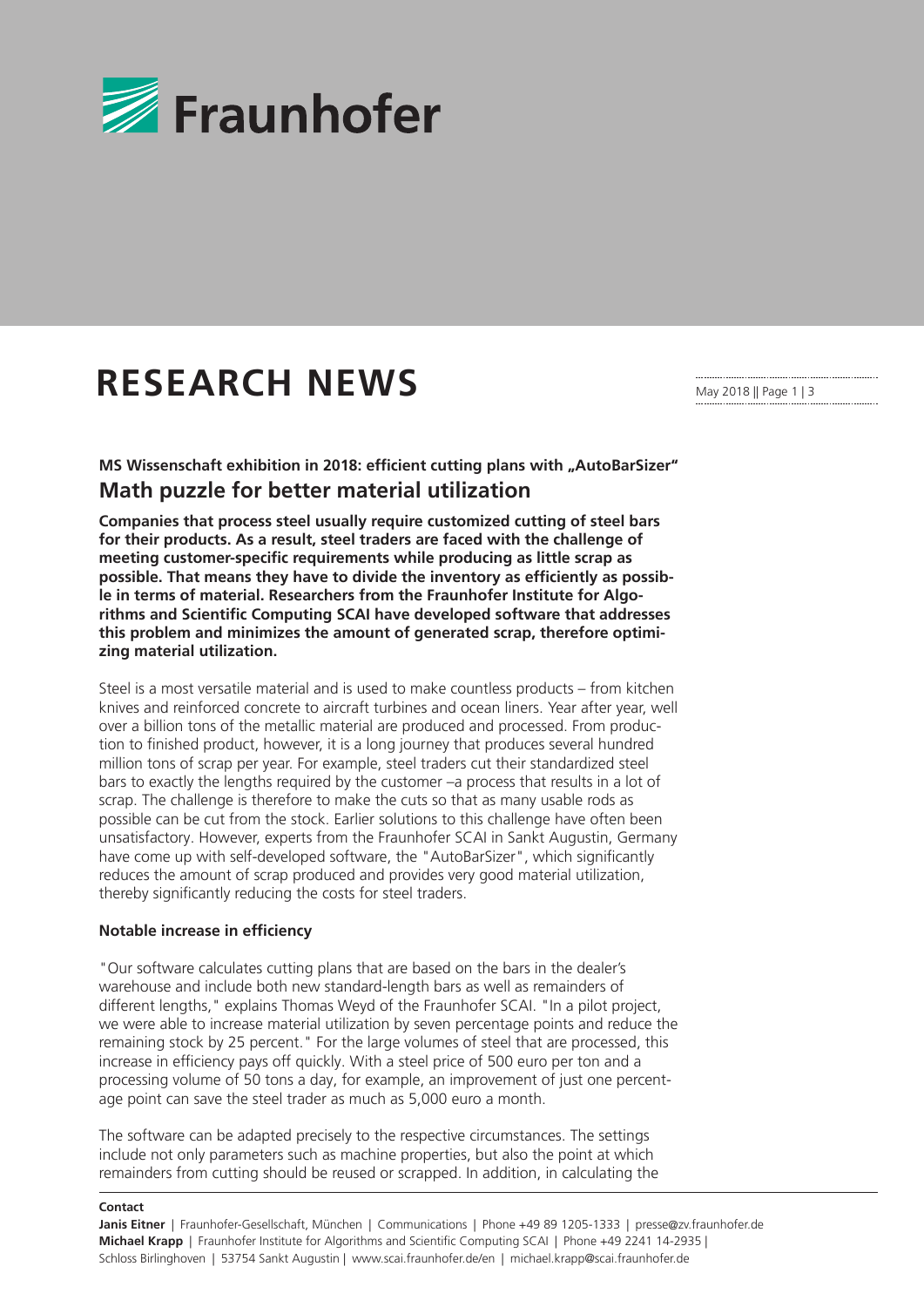

optimal cutting plan, the "AutoBarSizer" also has access to the inventory and remaining stock data. Based on these factors, the responsible person can use the program to create different cutting plans with different emphases. For example, a cutting plan that results in as little scrap as possible and one in which as many remnants as possible are used up. The dealer can therefore either save on materials, optimize the remaining stock or choose a combination of the different variants.

## **Algorithmically optimized cutting plan**

Based on the material inventory, the algorithm of the Fraunhofer SCAI calculates results which are very good and often verifiably optimal. "The basic mathematical problem has already been well researched," says Weyd of the Fraunhofer SCAI. "The challenge we have solved with the "AutoBarSizer" has to do with the everyday constraints. Miter cuts are particularly a real challenge: with a straight cut, the whole thing is primarily a matter of arrangement. For miter cuts, some additional parameters have to be taken into account." For example, distances of incompatible miter angles have to be considered. In addition, there is the possibility of rotating the bar or changing or mirroring the angles. The software of the Fraunhofer SCAI not only mathematically depicts these factors but also suggests efficient solutions that save material, costs and time.

With the "AutoBarSizer", the experts at the Fraunhofer SCAI have solved various issues that arise during planning for rolling mills and steel traders, in the woodworking industry as well as for manufacturers and processors of all types of bars.

**RESEARCH NEWS**  May 2018 || Page 2 | 3